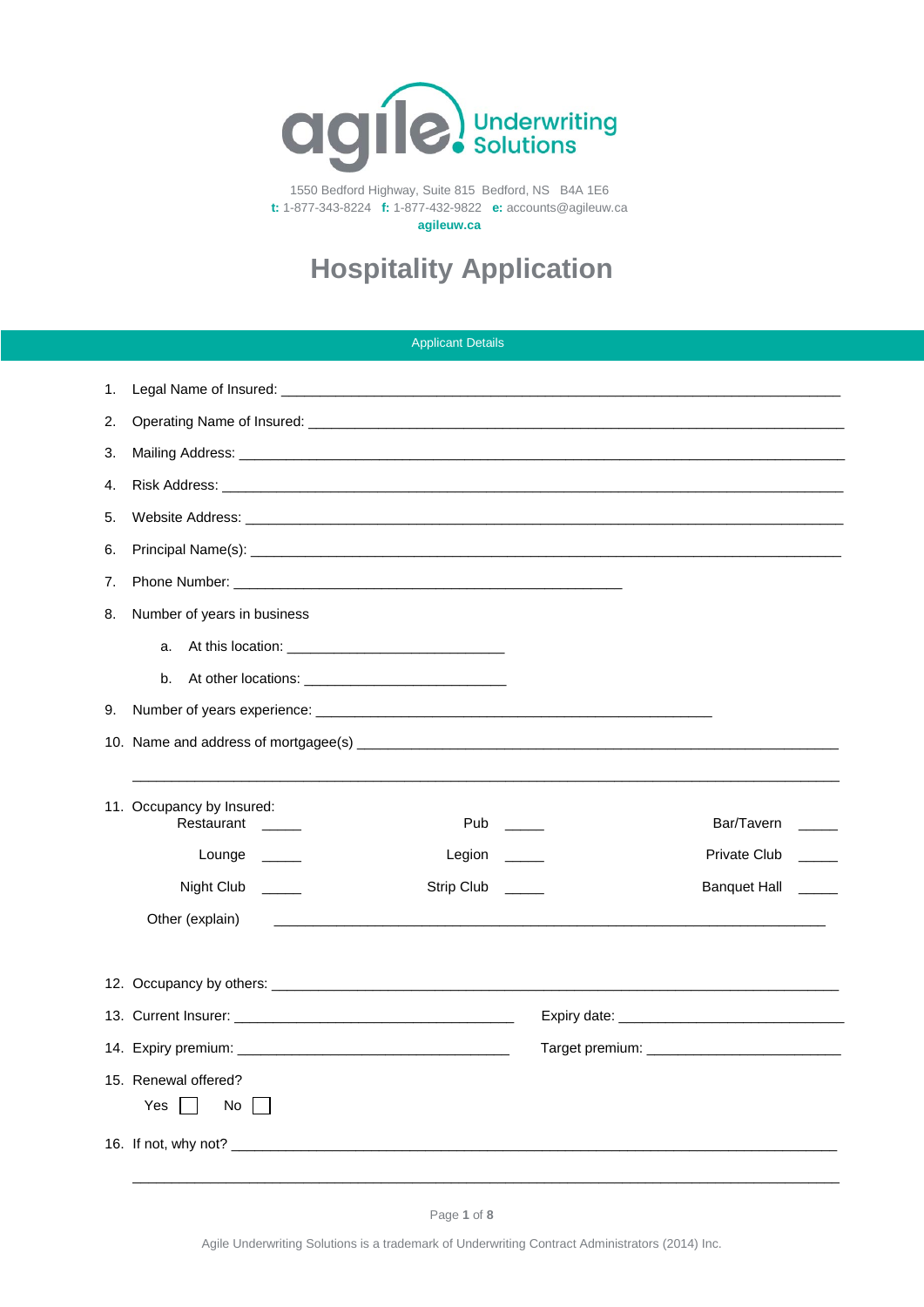| 17. Has Insured ever been cancelled or declined? |  |  |  |  |  |
|--------------------------------------------------|--|--|--|--|--|
|--------------------------------------------------|--|--|--|--|--|

| ىد<br>× | חו<br>$\sim$ |  |
|---------|--------------|--|
|---------|--------------|--|

18. Details: \_\_\_\_\_\_\_\_\_\_\_\_\_\_\_\_\_\_\_\_\_\_\_\_\_\_\_\_\_\_\_\_\_\_\_\_\_\_\_\_\_\_\_\_\_\_\_\_\_\_\_\_\_\_\_\_\_\_\_\_\_\_\_\_\_\_\_\_\_\_\_\_\_\_\_\_\_\_\_\_\_\_\_\_\_ \_\_\_\_\_\_\_\_\_\_\_\_\_\_\_\_\_\_\_\_\_\_\_\_\_\_\_\_\_\_\_\_\_\_\_\_\_\_\_\_\_\_\_\_\_\_\_\_\_\_\_\_\_\_\_\_\_\_\_\_\_\_\_\_\_\_\_\_\_\_\_\_\_\_\_\_\_\_\_\_\_\_\_\_\_\_\_\_\_\_\_

\_\_\_\_\_\_\_\_\_\_\_\_\_\_\_\_\_\_\_\_\_\_\_\_\_\_\_\_\_\_\_\_\_\_\_\_\_\_\_\_\_\_\_\_\_\_\_\_\_\_\_\_\_\_\_\_\_\_\_\_\_\_\_\_\_\_\_\_\_\_\_\_\_\_\_\_\_\_\_\_\_\_\_\_\_\_\_\_\_\_\_

\_\_\_\_\_\_\_\_\_\_\_\_\_\_\_\_\_\_\_\_\_\_\_\_\_\_\_\_\_\_\_\_\_\_\_\_\_\_\_\_\_\_\_\_\_\_\_\_\_\_\_\_\_\_\_\_\_\_\_\_\_\_\_\_\_\_\_\_\_\_\_\_\_\_\_\_\_\_\_\_\_\_\_\_\_\_\_\_\_\_\_

\_\_\_\_\_\_\_\_\_\_\_\_\_\_\_\_\_\_\_\_\_\_\_\_\_\_\_\_\_\_\_\_\_\_\_\_\_\_\_\_\_\_\_\_\_\_\_\_\_\_\_\_\_\_\_\_\_\_\_\_\_\_\_\_\_\_\_\_\_\_\_\_\_\_\_\_\_\_\_\_\_\_\_\_\_\_\_\_\_\_\_

\_\_\_\_\_\_\_\_\_\_\_\_\_\_\_\_\_\_\_\_\_\_\_\_\_\_\_\_\_\_\_\_\_\_\_\_\_\_\_\_\_\_\_\_\_\_\_\_\_\_\_\_\_\_\_\_\_\_\_\_\_\_\_\_\_\_\_\_\_\_\_\_\_\_\_\_\_\_\_\_\_\_\_\_\_\_\_\_\_\_\_

 $\_$  ,  $\_$  ,  $\_$  ,  $\_$  ,  $\_$  ,  $\_$  ,  $\_$  ,  $\_$  ,  $\_$  ,  $\_$  ,  $\_$  ,  $\_$  ,  $\_$  ,  $\_$  ,  $\_$  ,  $\_$  ,  $\_$  ,  $\_$  ,  $\_$  ,  $\_$  ,  $\_$  ,  $\_$  ,  $\_$  ,  $\_$  ,  $\_$  ,  $\_$  ,  $\_$  ,  $\_$  ,  $\_$  ,  $\_$  ,  $\_$  ,  $\_$  ,  $\_$  ,  $\_$  ,  $\_$  ,  $\_$  ,  $\_$  ,

\_\_\_\_\_\_\_\_\_\_\_\_\_\_\_\_\_\_\_\_\_\_\_\_\_\_\_\_\_\_\_\_\_\_\_\_\_\_\_\_\_\_\_\_\_\_\_\_\_\_\_\_\_\_\_\_\_\_\_\_\_\_\_\_\_\_\_\_\_\_\_\_\_\_\_\_\_\_\_\_\_\_\_\_\_\_\_\_\_\_\_

19. Loss/claim history in last five (5) Years: \_\_\_\_\_\_\_\_\_\_

20. Steps taken to prevent further losses: \_

#### Protection Details

#### 21. Building Construction:

|                              | <b>Original Building</b> | Additions |
|------------------------------|--------------------------|-----------|
| Year Built                   |                          |           |
| Number of Storeys            |                          |           |
| Ground Floor Area            |                          |           |
| Walls                        |                          |           |
| Roof                         |                          |           |
| Floors                       |                          |           |
| Type of Heating              |                          |           |
| Any Wood Stoves              |                          |           |
| <b>Fuses or Breakers</b>     |                          |           |
| Year Updated, if over 25 yrs | Plumbing                 | Heating   |
|                              | Wiring                   | Roof      |

| 22. Protection:                  |                                            |                                                                                                                       |  |
|----------------------------------|--------------------------------------------|-----------------------------------------------------------------------------------------------------------------------|--|
| Distance to                      | Fire hydrant                               |                                                                                                                       |  |
|                                  | Fire hall                                  | Paid/volunteer                                                                                                        |  |
| Number of portable extinguishers |                                            | <u> 1989 - John Stein, mars and de film and de film and de film and de film and de film and de film and de film a</u> |  |
|                                  | Type?<br>and the control of the control of | Date last serviced?                                                                                                   |  |
| Premises Sprinklered?            |                                            | Percentage Sprinklered?                                                                                               |  |

|--|--|--|--|

Agile Underwriting Solutions is a trademark of Underwriting Contract Administrators (2014) Inc.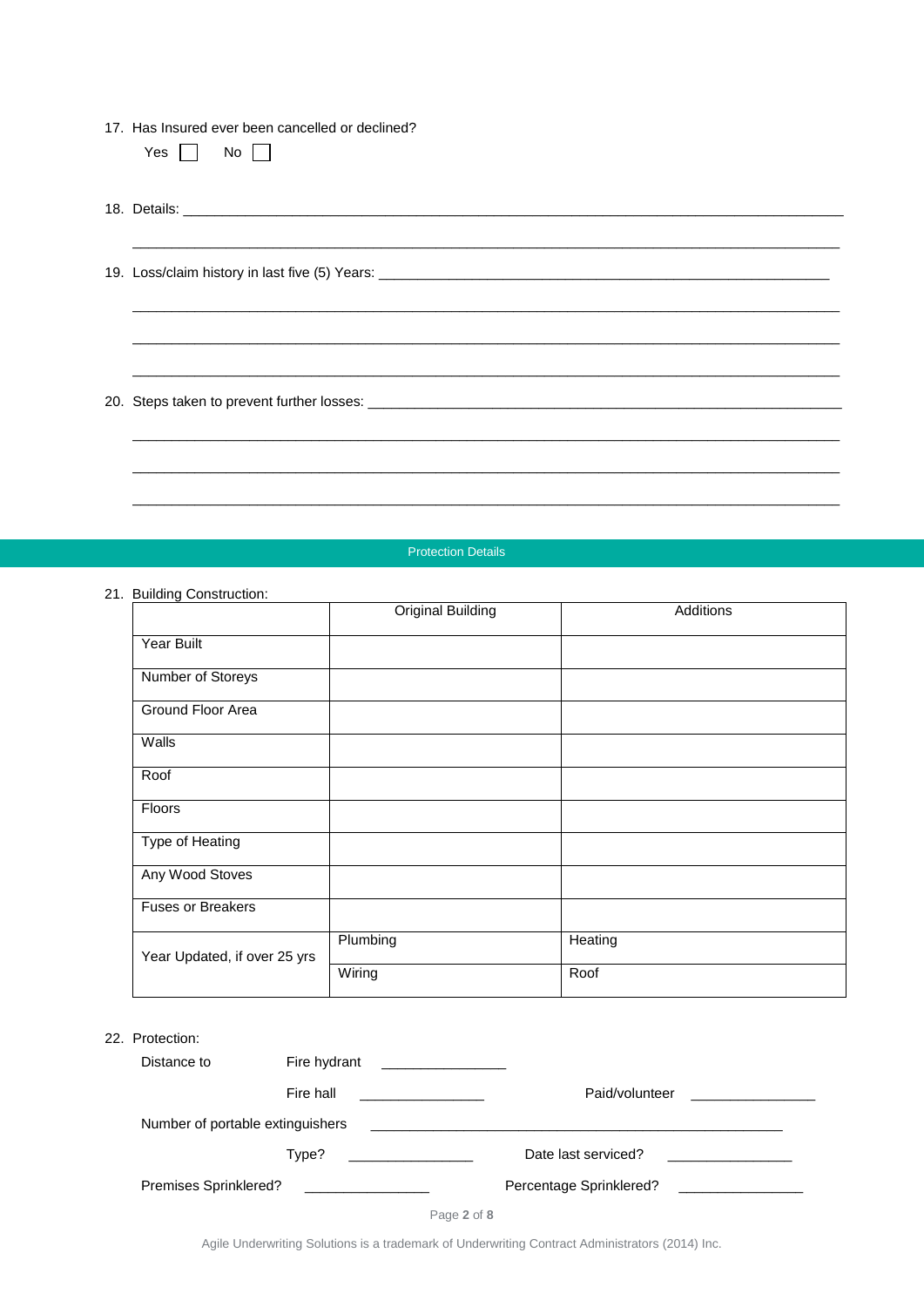| Is Kitchen equipped with   | Deep fat fryer | Grill                        |  |
|----------------------------|----------------|------------------------------|--|
| CO2 system in cooking area |                | 6 month maintenance contract |  |

## 23. Exposures:

|                 | Right | Left | Front | Rear |
|-----------------|-------|------|-------|------|
| Occupancies     |       |      |       |      |
| Construction    |       |      |       |      |
| Height          |       |      |       |      |
| <b>Distance</b> |       |      |       |      |

## 24. Alarm Details:

|                        | Fire | <b>Burglary</b> |
|------------------------|------|-----------------|
| Local or monitored?    |      |                 |
| Monitoring company?    |      |                 |
| ULC rated?             |      |                 |
| Dedicated lines?       |      |                 |
| % of premises alarmed? |      |                 |

## 25. Money handling details:

| How often are deposits made? |  |
|------------------------------|--|
| By whom?                     |  |
| Dimensions of safe           |  |
| Class of safe                |  |
| Alarmed?                     |  |

## 26. What is your Establishment's Total Sales Figures (broken down as follows):

|                  | Food     | Alcohol | Cover Charge | Rooms |
|------------------|----------|---------|--------------|-------|
| Actual Last 12   |          |         |              |       |
| Months           |          |         |              |       |
| Estimate Next 12 |          |         |              |       |
| Months           |          |         |              |       |
| Other Income     | Source   |         |              |       |
| <b>Estimates</b> | Receipts |         |              |       |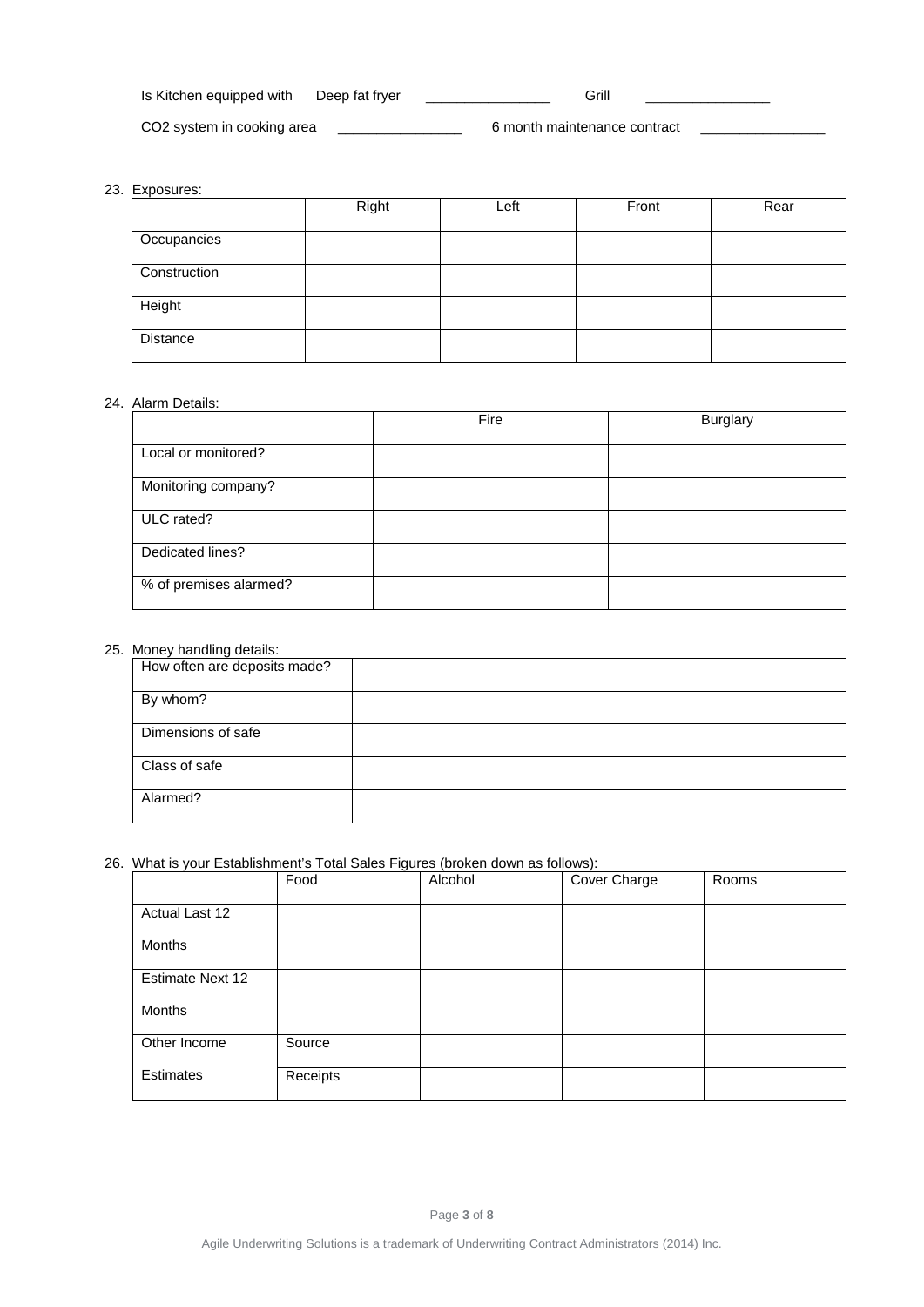## 27. Activities details:

| Dance Floor(s) | Number                                                                         | Total Sq. Footage                                                                                                    | Yes<br>No l             |
|----------------|--------------------------------------------------------------------------------|----------------------------------------------------------------------------------------------------------------------|-------------------------|
| Disc Jockey    | Number of nights a week                                                        | <u> 1989 - Johann John Stone, mars eta bat eta bat eta bat eta bat ez erroman erroman ez erroman ez erroman ez e</u> | Yes<br>No               |
|                | Type of music                                                                  | the control of the control of the control of the control of the control of the control of                            |                         |
| Live Bands     | Number of nights a week                                                        | <u> 1989 - Johann Stein, mars an deus Amerikaansk kommunister (</u>                                                  | Yesl<br>No <sub>1</sub> |
|                | Type of music                                                                  |                                                                                                                      |                         |
| Comedy Club    |                                                                                |                                                                                                                      | Yesl<br>No              |
| Karaoke        |                                                                                |                                                                                                                      | Yesl<br>No              |
| Darts          | Number of boards                                                               | the control of the control of the control of the control of the control of the control of                            | Yes<br>No               |
| Pool Tables    | Number of tables                                                               |                                                                                                                      | Yesl<br>No l            |
| Arcade Games   | Number of games                                                                | the control of the control of the control of the control of the control of the control of                            | Yes<br>No               |
|                | Special Events or Promotions (Provide Promotional Material and Describe Below) |                                                                                                                      | Yesl<br>No l            |
|                |                                                                                |                                                                                                                      |                         |
|                |                                                                                |                                                                                                                      |                         |

28. Other notes applicable to activities details, operations, past experience, etc; \_\_

| <b>Liability Details</b>                                                                                                               |
|----------------------------------------------------------------------------------------------------------------------------------------|
| 29. Do you have Liquor License or Permit? (License Permit # _________________)<br>$Yes \Box$<br>$No \ \Box$                            |
| 30. Have you incurred any Provincial Liquor Control Board violations and/or suspensions in the las five (5) years?<br>Yes $\Box$<br>No |
|                                                                                                                                        |
|                                                                                                                                        |
|                                                                                                                                        |
|                                                                                                                                        |

- 
- b. Patio \_\_\_\_\_\_\_\_\_\_\_\_\_\_\_\_\_\_\_\_\_\_\_\_ c. Other (describe) \_\_\_\_\_\_\_\_\_\_\_\_\_\_\_\_\_\_\_\_\_\_\_\_
- d. Total number of rooms licensed \_\_\_\_\_\_\_\_\_\_\_\_\_\_\_\_\_\_\_\_\_\_\_\_
- e. Total square footage of licensed rooms \_\_\_\_\_\_\_\_\_\_\_\_\_\_\_\_\_\_\_\_\_\_\_\_

Page **4** of **8**

Agile Underwriting Solutions is a trademark of Underwriting Contract Administrators (2014) Inc.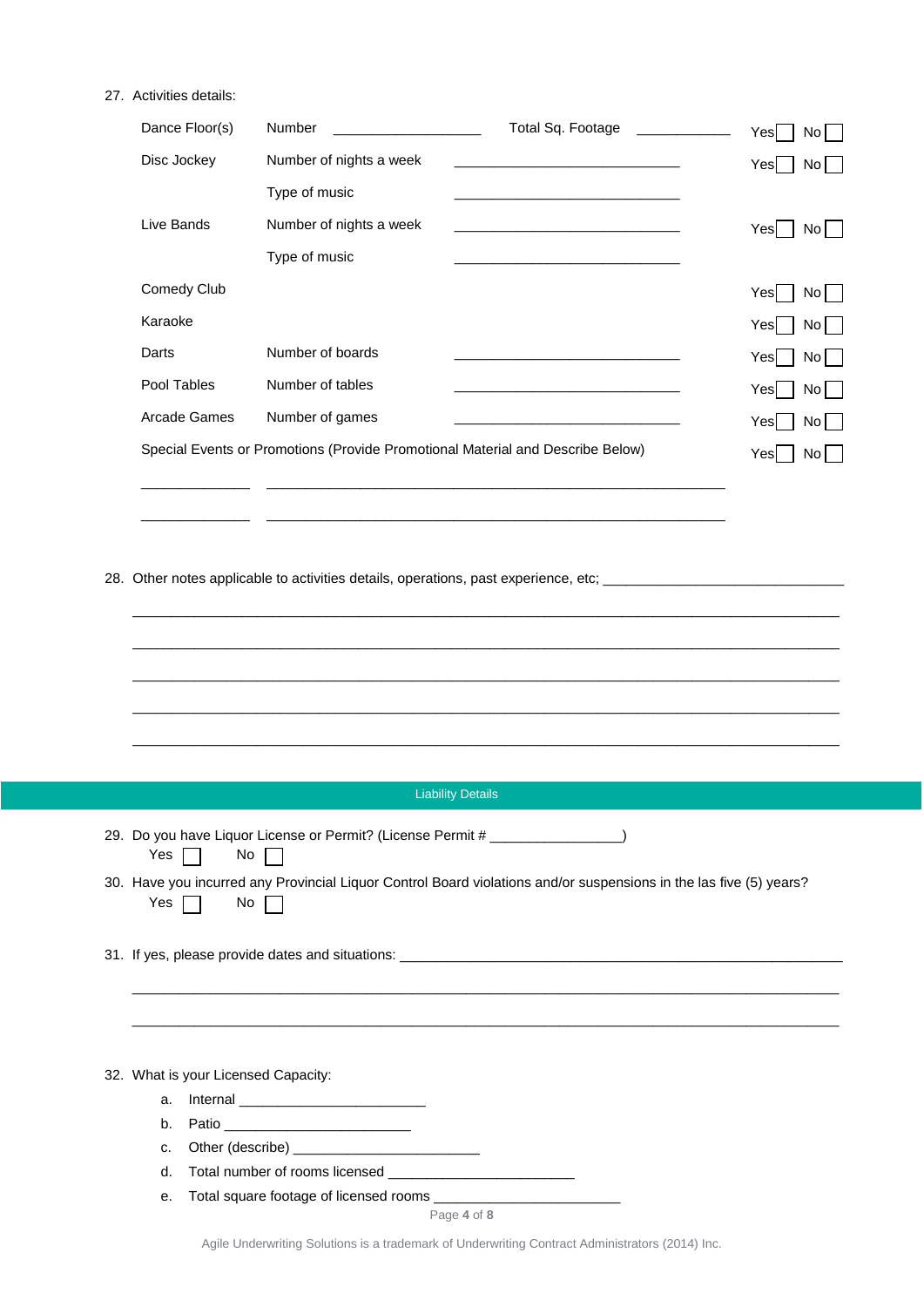| 47. What percentage of your "Bar" customers order a meal with their beverages? ____________________  |
|------------------------------------------------------------------------------------------------------|
|                                                                                                      |
| 45. Do you have a mechanical amusement devices (owned/operated)<br>Yes<br>No                         |
| 44. Do you have any elevators?<br>Yes<br>No                                                          |
| 43. Do you have a swimming/wading pool?<br>Yes<br>No                                                 |
|                                                                                                      |
| 41. Does the operation have a "Happy Hour"?<br>$\mathsf{No}$<br>Yes $\Box$                           |
|                                                                                                      |
| 39. Do you provide staff for serving liquor at these functions?<br>Yes $\Box$<br>No $\Box$           |
|                                                                                                      |
| 37. Do you rent your premises for special functions?<br>Yes $\Box$<br>No $\Box$                      |
| 36. Do you do any deliveries?<br>Yes $\Box$<br>No $\Box$                                             |
| 35. What is the age group of your patrons and class of clientele? __________________________________ |
| 34. Do you sell low alcohol (2.5%) products?<br>Yes $\Box$<br>No $\Box$                              |
| 33. Do you have a stand up bar?<br>$No \ \Box$<br>Yes $\Box$                                         |
| iii.                                                                                                 |
| i.<br>ii.                                                                                            |
| Number of rooms rented<br>f.                                                                         |

48. Have all owners, managers and servers taken a Provincial Responsible Server Program?

Page **5** of **8**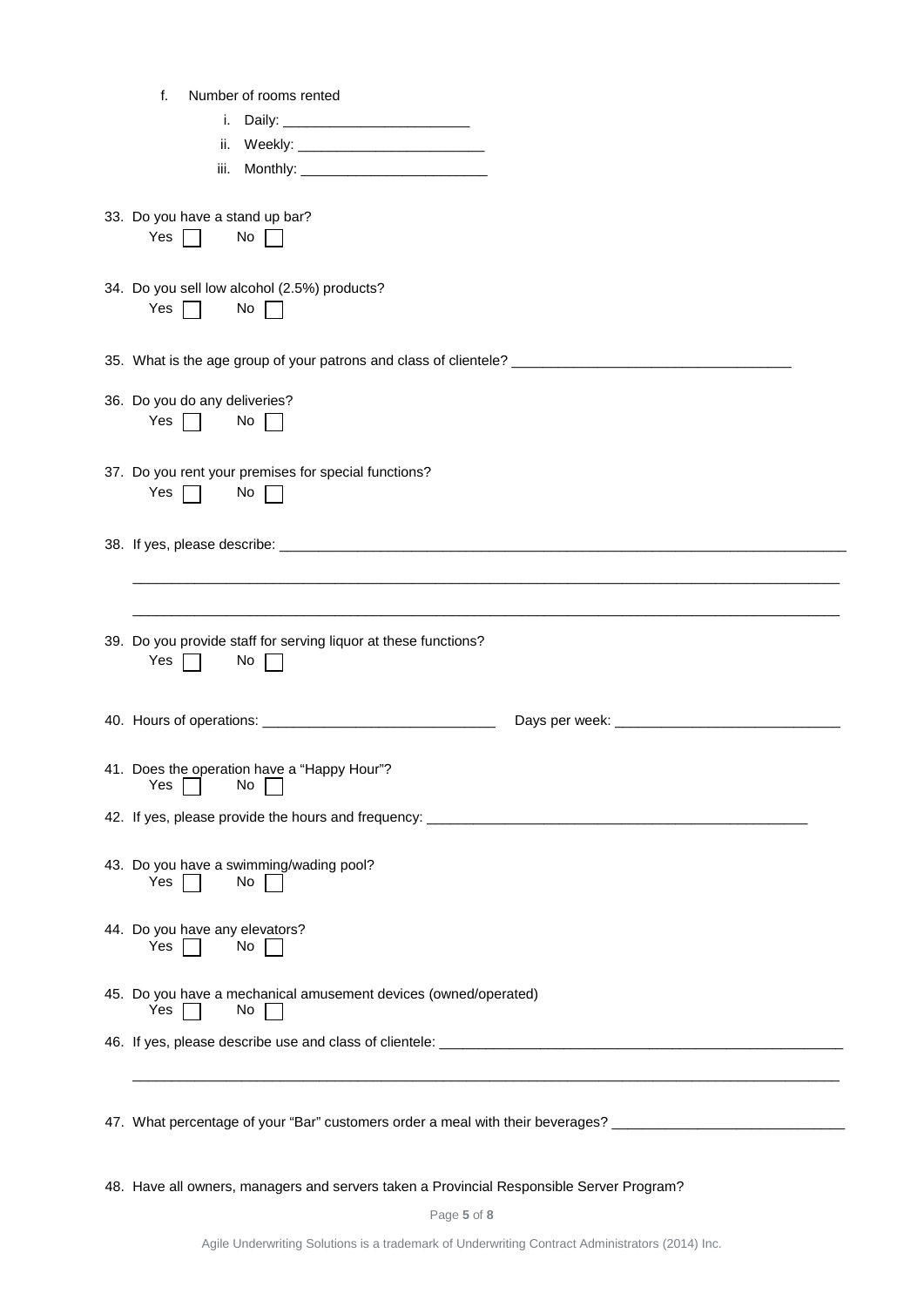| 49. Are all new employees who may serve alcohol required to have or to take a Provincial Responsible Server Program<br>within 45 days of employment?<br>Yes<br>No<br>50. Is there always a Manager or Assistant Manager on duty in addition to servers?<br>Yes<br>No<br>51. Do you check identification of ALL patrons who could be underage? |  |  |  |  |  |  |  |
|-----------------------------------------------------------------------------------------------------------------------------------------------------------------------------------------------------------------------------------------------------------------------------------------------------------------------------------------------|--|--|--|--|--|--|--|
|                                                                                                                                                                                                                                                                                                                                               |  |  |  |  |  |  |  |
|                                                                                                                                                                                                                                                                                                                                               |  |  |  |  |  |  |  |
| Yes<br>No                                                                                                                                                                                                                                                                                                                                     |  |  |  |  |  |  |  |
| 52. Do you use door control?<br>Yes<br>No                                                                                                                                                                                                                                                                                                     |  |  |  |  |  |  |  |
| 53. Is yes, specify:                                                                                                                                                                                                                                                                                                                          |  |  |  |  |  |  |  |
| Number of<br>Yes<br>No<br><b>Bouncers</b><br>bouncers                                                                                                                                                                                                                                                                                         |  |  |  |  |  |  |  |
| Are bouncers employees?<br>Sub-contractors?<br>Yes<br>No<br>Yes<br>No                                                                                                                                                                                                                                                                         |  |  |  |  |  |  |  |
| No<br>Yes<br>Door Security                                                                                                                                                                                                                                                                                                                    |  |  |  |  |  |  |  |
| 54. Do you have a cover charge?<br>Yes<br>No                                                                                                                                                                                                                                                                                                  |  |  |  |  |  |  |  |
| 55. Do you have a written house policy?<br>Yes<br>No                                                                                                                                                                                                                                                                                          |  |  |  |  |  |  |  |
| 56. Does your staff promote the Designated Driver Program?<br>Yes<br>No                                                                                                                                                                                                                                                                       |  |  |  |  |  |  |  |
| 57. Is your staff aware of procedures for handling intoxicated patrons?<br>Yes $\Box$<br>$No$ $\Box$                                                                                                                                                                                                                                          |  |  |  |  |  |  |  |
| 58. Are these procedures posted so all staff may refer to them?<br>Yes<br>No                                                                                                                                                                                                                                                                  |  |  |  |  |  |  |  |
| 59. What is the procedure for the following situations:                                                                                                                                                                                                                                                                                       |  |  |  |  |  |  |  |
| a.                                                                                                                                                                                                                                                                                                                                            |  |  |  |  |  |  |  |
| Patrons who become impaired at your establishment? ______________________________<br>b.                                                                                                                                                                                                                                                       |  |  |  |  |  |  |  |
| c.                                                                                                                                                                                                                                                                                                                                            |  |  |  |  |  |  |  |
| d.                                                                                                                                                                                                                                                                                                                                            |  |  |  |  |  |  |  |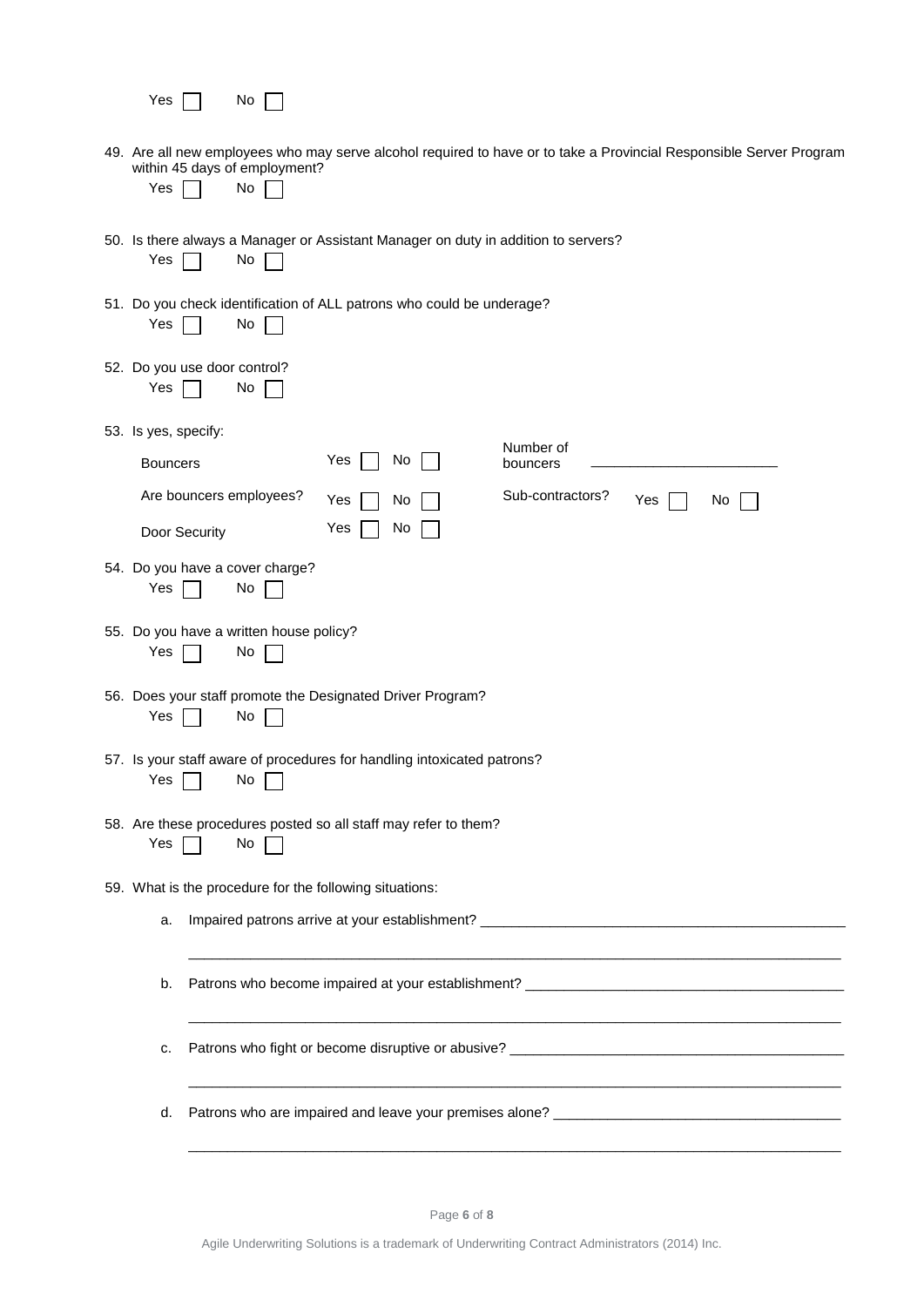## Coverages Required

|                                          | <b>FORM</b> | <b>DEDUCTIBLE</b> | <b>LIMIT</b> |
|------------------------------------------|-------------|-------------------|--------------|
| <b>PROPERTY</b>                          |             |                   |              |
| <b>Building</b>                          |             |                   |              |
| <b>Stock</b>                             |             |                   |              |
| <b>Consequential Loss</b>                |             |                   |              |
| Equipment                                |             |                   |              |
| <b>Office Contents</b>                   |             |                   |              |
| <b>EDP Equipment</b>                     |             |                   |              |
| <b>Blanket Glass</b>                     |             |                   |              |
| Signs                                    |             |                   |              |
| Other (specify):                         |             |                   |              |
|                                          |             |                   |              |
|                                          |             |                   |              |
|                                          |             |                   |              |
| <b>Gross Earnings</b>                    |             |                   |              |
| Profits                                  |             |                   |              |
| Rents                                    |             |                   |              |
| Extra Expense                            |             |                   |              |
| Other (specify):                         |             |                   |              |
|                                          |             |                   |              |
|                                          |             |                   |              |
|                                          |             |                   |              |
| <b>CRIME</b>                             |             |                   |              |
| <b>Broad Form Money &amp; Securities</b> |             |                   |              |
| Inside/Outside Robbery                   |             |                   |              |
| Employee Dishonesty (Form A)             |             |                   |              |
| Other (specify):                         |             |                   |              |
|                                          |             |                   |              |
|                                          |             |                   |              |
|                                          |             |                   |              |
| <b>LIABILITY</b>                         |             |                   |              |
| <b>Commercial General Liability</b>      |             |                   |              |
| Tenant's Legal Liability                 |             |                   |              |
| Non-owned Automobile                     |             |                   |              |
| Other (specify):                         |             |                   |              |